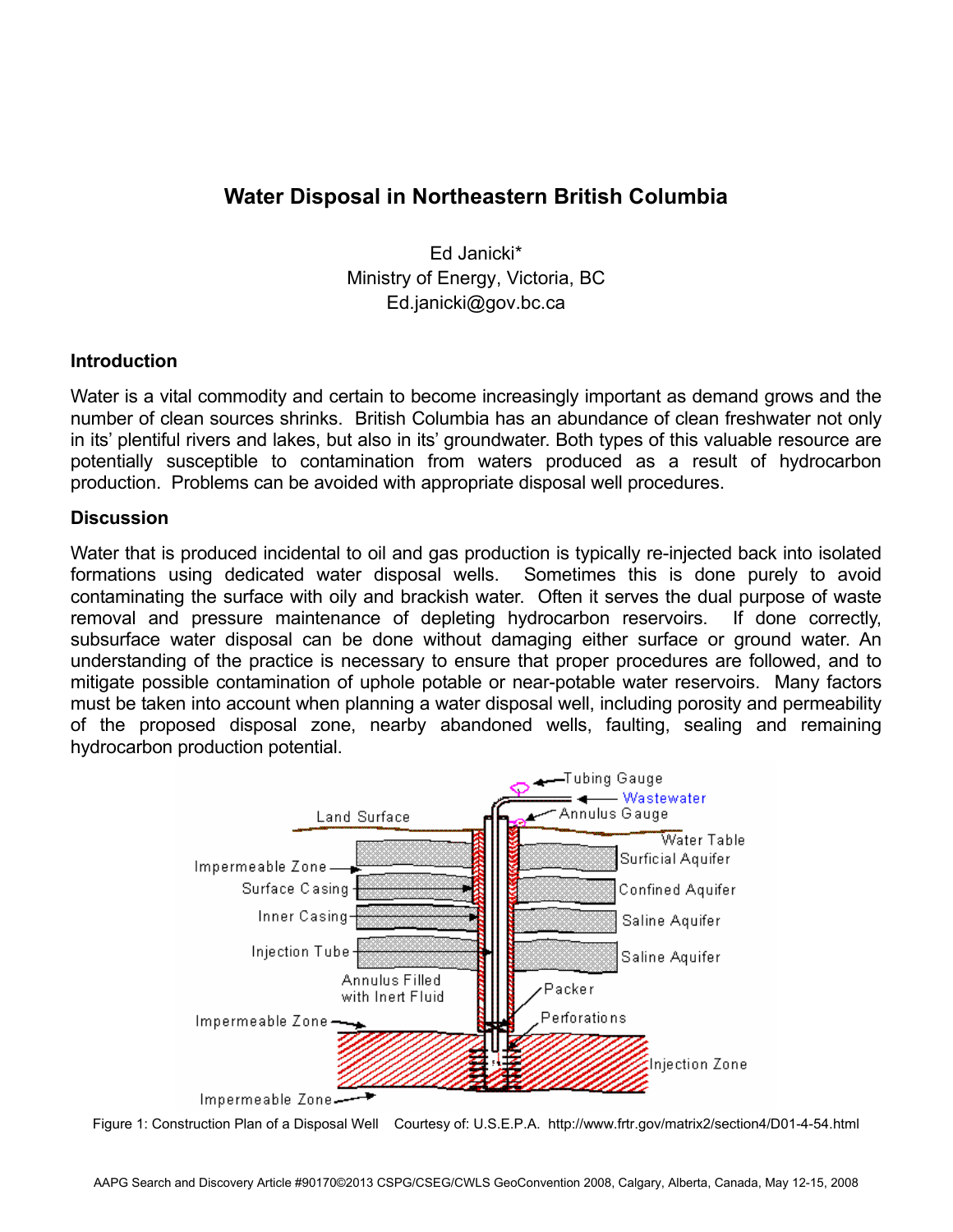A water disposal well must be built so that water injected remains in the injection zone (see Figure 1). To achieve that goal a zone must be chosen that has adequate storage volume to hold anticipated volumes. Permeability has to be high enough to allow injection without danger of fracturing the formation and causing the disposal water to flow into overlying formations. Surface casing must be set to below the depth of the deepest useable aquifer and cemented to surface. The injection string must also be cemented, at least well enough to isolate the injection interval. The injection zone can be open-hole as shown in Figure 1, or disposal can take place through perforations. A packer is used to isolate the annulus between the tubing and casing from formations above the injection interval.

## **Water Disposal in British Columbia**

Work is underway at MEMPR to compile and interpret data on existing and potential water disposal sites. One component of this task is the mapping of Triassic formations (Figure 2) to delineate reservoirs that would be suitable for water disposal, or possibly CO2 sequestration. Other horizons that will be mapped include porous and potentially hydrologically isolated formations in the Lower Cretaceous and Middle Devonian.



Figure 2: Halfway Formation Porosity

This is a preliminary map of Halfway Formation porosity (metres) based upon approximately 600 data points distributed across the northeastern part of the province, and within the limits of Triassic sedimentation.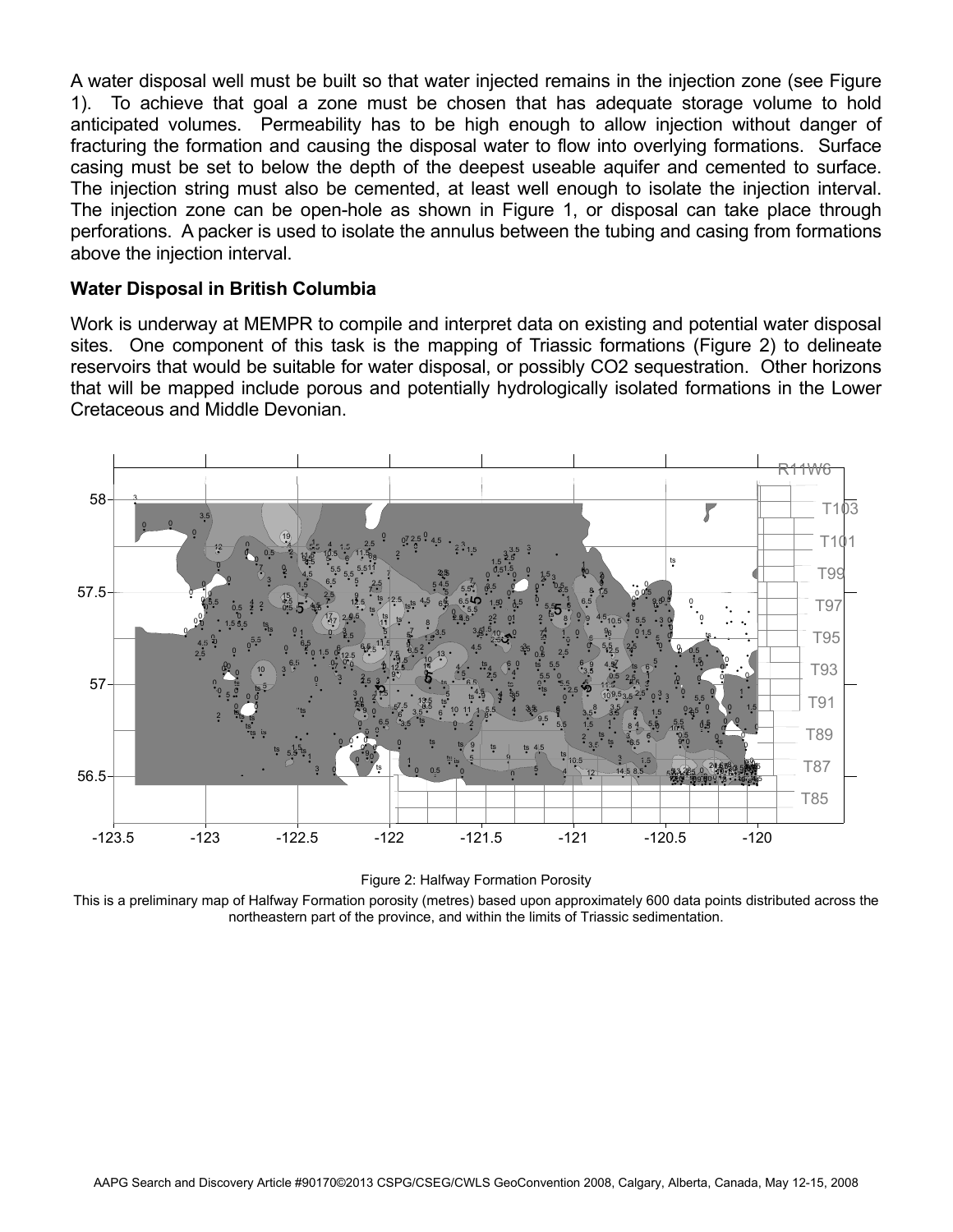

Figure 3: Water Disposal Wells in Northeastern British Columbia

Most disposal wells in the northernmost portion are completed in carbonate formations; Triassic formations become important in the southern regions of the map area.

Some of the other questions that will be investigated, with the goal of providing operators with information on the practice, include:

- Into what zones is water preferentially being disposed?
- For what reasons were particular wells chosen for the purpose?
- What volumes of water are being disposed?
- How good are particular formations for the purpose of disposal?
- Where are particular formations good for water disposal?
- What is the trend in disposal volumes throughout the province?
- Where are the operating/non-operating water disposal wells?
- How effective are converted production wells as disposal wells?